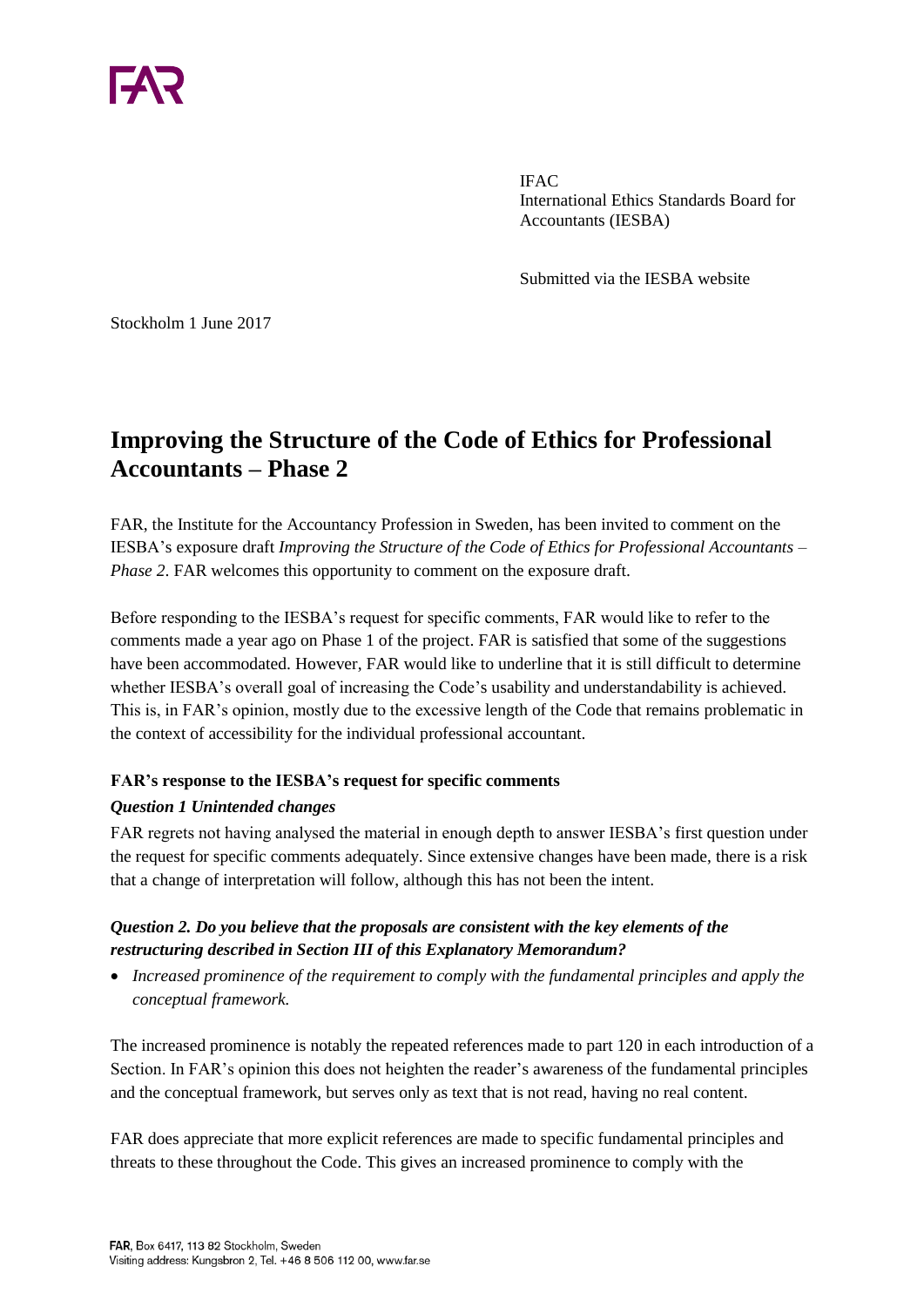

fundamental principles and apply the conceptual framework. However, FAR would like to join other respondents, in expressing the fear that the restructuring overall appears to be a shift towards a more rules-based Code and a move away from the principle-based approach. The strength and utility of the Code derives from a principle-based approach that establishes a mind-set of adhering to the fundamental principles and using the conceptual framework to address threats.

 *Requirements in paragraphs identified with an "R", distinguished form other material and application material generally positioned next to the relevant requirements in paragraphs marked with "A"* 

Contrary to the intent expressed by the IESBA, the impression on reading through the compilation of proposed restructured Code, is that it has become more complex and it takes more of an effort to understand the contents than before. This might partly be because each section starts with an introduction that does not seem to have any concrete meaning except adding text to the Code. Further, the division into paragraphs marked "A" and "R" does not serve to make the Code more accessible. This might be because some parts lack an introductory requirement. As a reader, one expects to find one or more requirements at the beginning of a Section (or subsection) followed by application material that deals with how to apply the requirement. This is often, but not always, the case. FAR would suggest (contrary to the key elements of the restructuring described in the Explanatory Memorandum) that where there is no requirement (see for example, Section 320, 320.4 A1-2 and 320.5A1-3), the paragraphs should not be marked with an "A". FAR's suggestion is to keep the "Rs", marking the requirements, but remove the "As" – as anything that is not marked "R", should be application material.

*Increased clarity of responsibility*

In the proposal, phrases such as "members of audit teams, firms and network firms" have been replaced by "firms". As the Code is applied by individual professional accountants, placing the responsibility in the Independence sections with the firms, seems inappropriate. In FAR's opinion, this serves to lessen the clarity of responsibility rather than increasing it.

*Increased clarity in drafting*

FAR finds that much improvements have been made on increasing the clarity by shortening sentences and replacing the passive form with the active form. FAR hopes that even further efforts will be made to increase the clarity in drafting, in particular with the aim of making the text as a whole more consistent.

## *Question 3. Respondents are asked for any comments on the conforming amendments arising from the Safeguards project.*

FAR has no further comments than those offered in the response to that ED.